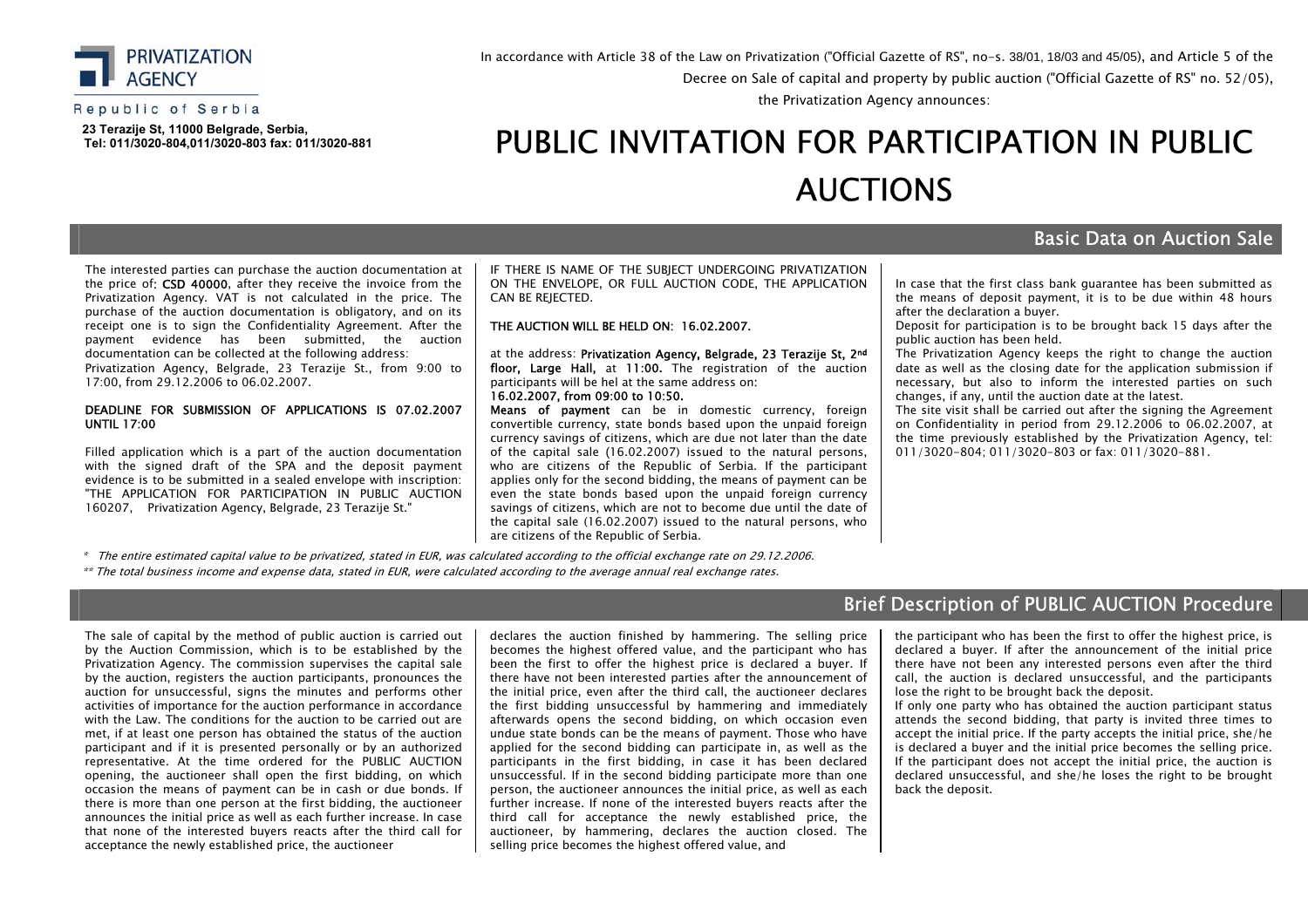| 1) Basic information on the subject undergoing privatization: Metal–processing socially owned enterprise RADNIK, PIROT                  |                                                                                                                                                                 |  |  |  |
|-----------------------------------------------------------------------------------------------------------------------------------------|-----------------------------------------------------------------------------------------------------------------------------------------------------------------|--|--|--|
| Auction Sale Code: 160207-1146                                                                                                          | The entire estimated capital value to be privatized amounts to: CSD 6.911.000 or 88.043 *EUR which is 70% of the total<br>capital of the subject.               |  |  |  |
| Official ID number of the Subject: 07131437                                                                                             | Deposit for auction participation: CSD 691.000 or *EUR 8.804<br>Initial price at auction sale: CSD 1.382.000                                                    |  |  |  |
| Field of work: Setting of electrical installations and equipment                                                                        | Minimum obligatory investments into the subject to be privatized amounts to:<br>CSD 1.274.000                                                                   |  |  |  |
| Main property of the subject undergoing privatization                                                                                   |                                                                                                                                                                 |  |  |  |
| A) Buildings - main facilities (m <sup>2</sup> ):<br>1. Production hall - new part (1484) 2. Complex "Pima" - 5 production halls (1889) | B) Main Equipment:<br>) Radial drill (TERB-4/A) 2) Apparatus (BST-3) 3) Plastic vacuum machine 4) Milling machine (FU 251) 5) Tool milling<br>machine (ALG 100) |  |  |  |

| <b>C) Land (m<sup>2</sup>):</b> <i>Entire land: (31333); Construction land: (31333) ((31096) – state owned; (237) – socially owned)</i> |           |        |            |         |  |
|-----------------------------------------------------------------------------------------------------------------------------------------|-----------|--------|------------|---------|--|
| Balance sheet per year                                                                                                                  | 2004      |        | 2005       |         |  |
| Shown in:                                                                                                                               | CSD       | **EUR  | CSD        | **EUR   |  |
| Total business revenues                                                                                                                 | 2.172.000 | 29.753 | 19.160.000 | 231.102 |  |
| Total business expenses                                                                                                                 | 6.950.000 | 95.203 | 24.208.000 | 291.990 |  |

Main products/ services: 1) sockets 2) Floor boards 3) sheet metal twisting and cutting services

Total number of employees: 27; of which ВS/ BA: 0

| 2) Basic information on the subject undergoing privatization: Socially-owned enterprise DOMAĆA RADINOST, LESKOVAC                                                     |            |                                                                                                                                                                               |               |        |  |
|-----------------------------------------------------------------------------------------------------------------------------------------------------------------------|------------|-------------------------------------------------------------------------------------------------------------------------------------------------------------------------------|---------------|--------|--|
| Auction Sale Code: 160207-1811p                                                                                                                                       |            | The entire estimated capital value to be privatized amounts to: CSD 53.980.000 or *EUR 687.638 which is 70% of the total<br>capital of the subject.                           |               |        |  |
| Official ID number of the Subject: 07196091                                                                                                                           |            | <b>Deposit</b> for auction participation: CSD 4.318.000 or *EUR 55.011<br>Initial price at auction sale: CSD 8.637.000                                                        |               |        |  |
| Field of work: <b>Production of varn</b>                                                                                                                              |            | <b>Minimum obligatory investments</b> into the subject to be privatized amounts to:                                                                                           | CSD 1.063.000 |        |  |
| Main property of the subject undergoing privatization                                                                                                                 |            |                                                                                                                                                                               |               |        |  |
| A) Buildings - main facilities (m <sup>2</sup> ):<br>1. Production administrative building (1190) 2. Warehouse (232) 3. production building<br>(28) 4. Warehouse (54) |            | B) Main Equipment:<br>I) Machines (3) (NECCHI) 2) Iberdeks (2) (KANSAI) 3) Weaving automatic device (MERIMA) 4) Machine 5) Supporting<br>machine 6) Supporting machine (FM 5) |               |        |  |
| C) Land (m <sup>2</sup> ): <i>Entire land: (7814); Construction land: (7814) - state owned</i>                                                                        |            |                                                                                                                                                                               |               |        |  |
| Balance sheet per year                                                                                                                                                | 2004       |                                                                                                                                                                               | 2005          |        |  |
| Shown in:                                                                                                                                                             | <b>CSD</b> | **EUR                                                                                                                                                                         | <b>CSD</b>    | **EUR  |  |
| Total business revenues                                                                                                                                               | 182.000    | 2.493                                                                                                                                                                         | 676.000       | 8.154  |  |
| Total business expenses                                                                                                                                               | 3.800.000  | 52.053                                                                                                                                                                        | 2.255.000     | 27.199 |  |

Total business expenses 3.800.000 52.053 Main products/ services: 1) Men's, women's and children's garments 2) Men's, women's and children's light garments 3) Garment program for catering trade and baking industry 4) Flags Total number of employees: 8; of which ВS/ BA: 1

| 3) Basic information on the subject undergoing privatization: Electric industry service AD, BEOGRAD                                                                                                                                                                                                                                                       |                                                                                                                                                                                                                |  |  |  |
|-----------------------------------------------------------------------------------------------------------------------------------------------------------------------------------------------------------------------------------------------------------------------------------------------------------------------------------------------------------|----------------------------------------------------------------------------------------------------------------------------------------------------------------------------------------------------------------|--|--|--|
| Auction Sale Code: 160207-1817p                                                                                                                                                                                                                                                                                                                           | The entire estimated capital value to be privatized amounts to: CSD 332.187.000 or *EUR 4.231.681 which is 67,011 % of the<br>total capital of the subject.                                                    |  |  |  |
| Official ID number of the Subject: 07048661                                                                                                                                                                                                                                                                                                               | <b>Deposit</b> for auction participation: CSD 26.575.000 or *EUR 338.534<br>Initial price at auction sale: CSD 53.150.000                                                                                      |  |  |  |
| Field of work: <b>Repair of radios and TV sets</b>                                                                                                                                                                                                                                                                                                        | <b>Minimum obligatory investments</b> into the subject to be privatized amounts to:<br>CSD 16.013.000                                                                                                          |  |  |  |
| Main property of the subject undergoing privatization                                                                                                                                                                                                                                                                                                     |                                                                                                                                                                                                                |  |  |  |
| A) Buildings - main facilities (m <sup>2</sup> ):<br>1. Office premises, Beograd, Oblakovska 51 (1154) 2. Administrative building, Beograd,<br>corner of Milana Jovanovića and Bondžulićeve (user) (1767) 3. Business premises,<br>Beograd, Karađorđev trg 1 (83) 4. Business premises, Kikinda (118) 5. Business<br>premises, Kragujevac (korisnik) (84) | <b>B) Main Equipment:</b><br>) vehicle (RIVAL KOMBI 35.8) 2) Passenger vehicle (PEUGEOT 406) 3) Electrician's case 4) Fork–lift truck feeler 5) Truck<br>(ZA. 85.14 TURBO ZETA) 6) Fiscal ccash registars (27) |  |  |  |
| $C)$ Land $(m2)$ :                                                                                                                                                                                                                                                                                                                                        |                                                                                                                                                                                                                |  |  |  |
| 2004<br>Balance sheet per year                                                                                                                                                                                                                                                                                                                            | 2005                                                                                                                                                                                                           |  |  |  |

| Balance sheet per year  | 2004       |          | 2005        |          |
|-------------------------|------------|----------|-------------|----------|
| Shown in:               |            | :UK      | ں دے        | EUR      |
| Total business revenues | 1.539.000  | .253.925 | 7.922.000   | 939.872  |
| Total business expenses | 14.846.000 | .573.190 | 102.130.000 | .231.862 |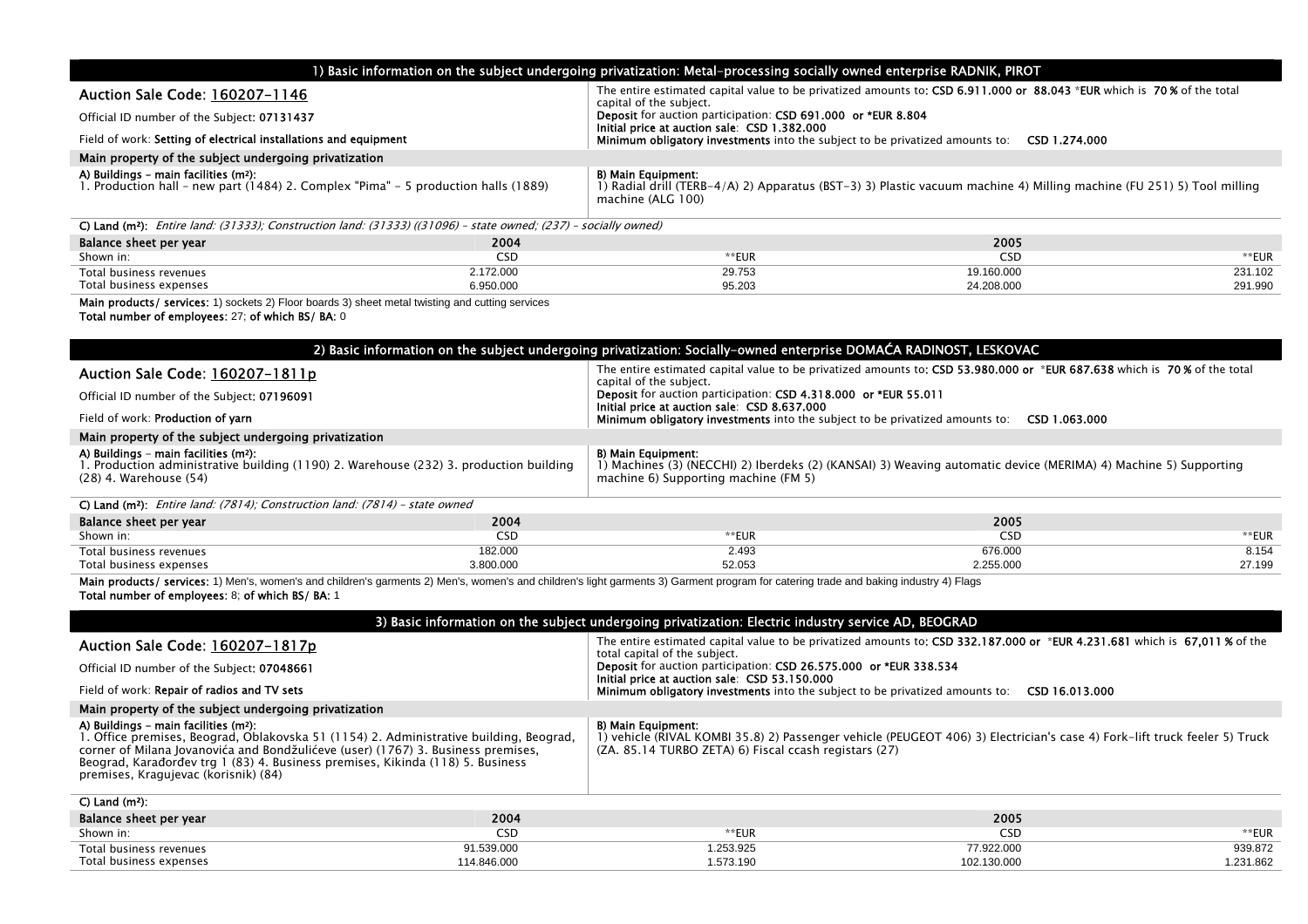**Main products/ services:** 1) Repair of electrical and technical apparatuses 2) Trade in electrical goods Total number of employees: 157; of which ВS/ BA: 10

|                                                                                                                                                                                                                                                         |             | 4) Basic information on the subject undergoing privatization: Wood industry enterprise NOVI HRAST DOO, MOROVIĆ                                                                                                                               |                                                                                                                          |           |
|---------------------------------------------------------------------------------------------------------------------------------------------------------------------------------------------------------------------------------------------------------|-------------|----------------------------------------------------------------------------------------------------------------------------------------------------------------------------------------------------------------------------------------------|--------------------------------------------------------------------------------------------------------------------------|-----------|
| Auction Sale Code: 160207-1822p                                                                                                                                                                                                                         |             | The entire estimated capital value to be privatized amounts to: CSD 47.264.000 or 602.091 *EUR which is 70% of the total<br>capital of the subject.                                                                                          |                                                                                                                          |           |
| Official ID number of the Subject: 08702276                                                                                                                                                                                                             |             | Deposit for auction participation: CSD 3.781.000 or *EUR 48.167<br>Initial price at auction sale: CSD 7.562.000                                                                                                                              |                                                                                                                          |           |
| Field of work: production of timber                                                                                                                                                                                                                     |             | <b>Minimum obligatory investments</b> into the subject to be privatized amounts to: <b>CSD 7.030.000</b>                                                                                                                                     |                                                                                                                          |           |
| Main property of the subject undergoing privatization                                                                                                                                                                                                   |             |                                                                                                                                                                                                                                              |                                                                                                                          |           |
| A) Buildings - main facilities (m <sup>2</sup> ):<br>1. Plane hall I (803) 2. Plane hall II (843) 3. New administrative building (391) 4. Garage<br>with mechanization (136) 5. Old administrative building (235)                                       |             | B) Main Equipment:<br>1) Transporter 2) Plane $(11000-2)$ 3) Plane 4) Automatic plane 5) Truck (FAP)                                                                                                                                         |                                                                                                                          |           |
| C) Land (m <sup>2</sup> ): Entire land: (52433); Agricultural land: (52433) - state owned;                                                                                                                                                              |             |                                                                                                                                                                                                                                              |                                                                                                                          |           |
| Balance sheet per year                                                                                                                                                                                                                                  | 2004        |                                                                                                                                                                                                                                              | 2005                                                                                                                     |           |
| Shown in:                                                                                                                                                                                                                                               | <b>CSD</b>  | **EUR                                                                                                                                                                                                                                        | <b>CSD</b>                                                                                                               | **EUR     |
| Total business revenues                                                                                                                                                                                                                                 | 4.514.000   | 61.834                                                                                                                                                                                                                                       | 379.000                                                                                                                  | 4.571     |
| Total business expenses                                                                                                                                                                                                                                 | 17.739.000  | 242.993                                                                                                                                                                                                                                      | 16.177.000                                                                                                               | 195.122   |
| Main products/ services: 1) Production of timber 2) Cutting services<br>Total number of employees: 55; of which BS/ BA: 3                                                                                                                               |             |                                                                                                                                                                                                                                              |                                                                                                                          |           |
|                                                                                                                                                                                                                                                         |             | 5) Basic information on the subject undergoing privatization: Socially-owned enterprise KRISTAL, PREŠEVO                                                                                                                                     |                                                                                                                          |           |
| <b>Auction Sale Code: 160207-1864</b>                                                                                                                                                                                                                   |             | The entire estimated capital value to be privatized amounts to: CSD 29.399.000 or *EUR 374.514 which is 70% of the total<br>capital of the subject.                                                                                          |                                                                                                                          |           |
| Official ID number of the Subject: 07308795                                                                                                                                                                                                             |             | Deposit for auction participation: CSD 3.528.000 or *EUR 44.942<br>Initial price at auction sale: CSD 7.056.000                                                                                                                              |                                                                                                                          |           |
| Field of work: <b>Production and processing of glass</b>                                                                                                                                                                                                |             | <b>Minimum obligatory investments</b> into the subject to be privatized amounts to: <b>CSD 2.370.000</b>                                                                                                                                     |                                                                                                                          |           |
| Main property of the subject undergoing privatization                                                                                                                                                                                                   |             |                                                                                                                                                                                                                                              |                                                                                                                          |           |
| A) Buildings - main facilities (m <sup>2</sup> ):<br>1. Grinding workshop-tenure holder(1200) 2. Warehouse of finished goods-tenure<br>holder (1500) 3. Polishing workshop-tenure holder (748) 4. Boiler house-tenure<br>houlder (525) 5. Canteen (300) |             | B) Main Equipment:<br>1) Electric fork–lift truck 2) Devices with electric motors (154 komada) 3) Computer polishing machine (3 pieces) 4)<br>Vertical grinder (2 pieces)                                                                    |                                                                                                                          |           |
| C) Land (m <sup>2</sup> ): Entire land: (27608); Construction land: (27608) - socially owned                                                                                                                                                            |             |                                                                                                                                                                                                                                              |                                                                                                                          |           |
| Balance sheet per year                                                                                                                                                                                                                                  | 2003        |                                                                                                                                                                                                                                              | 2004                                                                                                                     |           |
| Shown in:                                                                                                                                                                                                                                               | <b>CSD</b>  | **EUR                                                                                                                                                                                                                                        | <b>CSD</b>                                                                                                               | **EUR     |
| Total business revenues                                                                                                                                                                                                                                 | 441.000     | 6.779                                                                                                                                                                                                                                        | 906.000                                                                                                                  | 12.411    |
| Total business expenses                                                                                                                                                                                                                                 | 11.391.000  | 175.093                                                                                                                                                                                                                                      | 12.369.000                                                                                                               | 169.434   |
| Main products/ services: 1) Glasses for whiskey, champagne and juice 2) Crystal mugs, dozers and sets 3) Crystal vases<br>Total number of employees: 103; of which BS/ BA: 1                                                                            |             |                                                                                                                                                                                                                                              |                                                                                                                          |           |
|                                                                                                                                                                                                                                                         |             | 6) Basic information on the subject undergoing privatization: BEOLAB LABORATORIJE socially-owned enterprise for production, engineering and control, with unlimited liability, BEOGRAD                                                       |                                                                                                                          |           |
| <b>Auction Sale Code: 160207-1865</b>                                                                                                                                                                                                                   |             | capital of the subject.                                                                                                                                                                                                                      | The entire estimated capital value to be privatized amounts to: CSD 57.500.000 or *EUR 732.480 which is 70% of the total |           |
| Official ID number of the Subject: 07494661                                                                                                                                                                                                             |             | Deposit for auction participation: CSD 5.750.000 or *EUR 73.248<br>Initial price at auction sale: CSD 11.500.000                                                                                                                             |                                                                                                                          |           |
| Field of work: Production of organic chemicals                                                                                                                                                                                                          |             | <b>Minimum obligatory investments</b> into the subject to be privatized amounts to: <b>CSD 2.913.000</b>                                                                                                                                     |                                                                                                                          |           |
| Main property of the subject undergoing privatization                                                                                                                                                                                                   |             |                                                                                                                                                                                                                                              |                                                                                                                          |           |
| A) Buildings - main facilities (m <sup>2</sup> ):                                                                                                                                                                                                       |             | <b>B) Main Equipment:</b><br>1) Centrifugal device (FI 420) 2) Container (10 pieces) (V=100, V=150) 3) Passenger vehicle (3 pieces) (Nissan Primera)<br>4) Passenger vehicle (Lada Niva, 4x4, 1.7IE) 5) Computer systems, monitors, printers |                                                                                                                          |           |
| $C$ ) Land (m <sup>2</sup> ):                                                                                                                                                                                                                           |             |                                                                                                                                                                                                                                              |                                                                                                                          |           |
| Balance sheet per year                                                                                                                                                                                                                                  | 2004        |                                                                                                                                                                                                                                              | 2005                                                                                                                     |           |
| Shown in:                                                                                                                                                                                                                                               | <b>CSD</b>  | **EUR                                                                                                                                                                                                                                        | <b>CSD</b>                                                                                                               | **EUR     |
| Total business revenues                                                                                                                                                                                                                                 | 125.931.000 | 1.725.035                                                                                                                                                                                                                                    | 161.046.000                                                                                                              | 1.942.490 |
| Total business expenses                                                                                                                                                                                                                                 | 114.738.000 | 1.571.710                                                                                                                                                                                                                                    | 148.018.000                                                                                                              | 1.785.350 |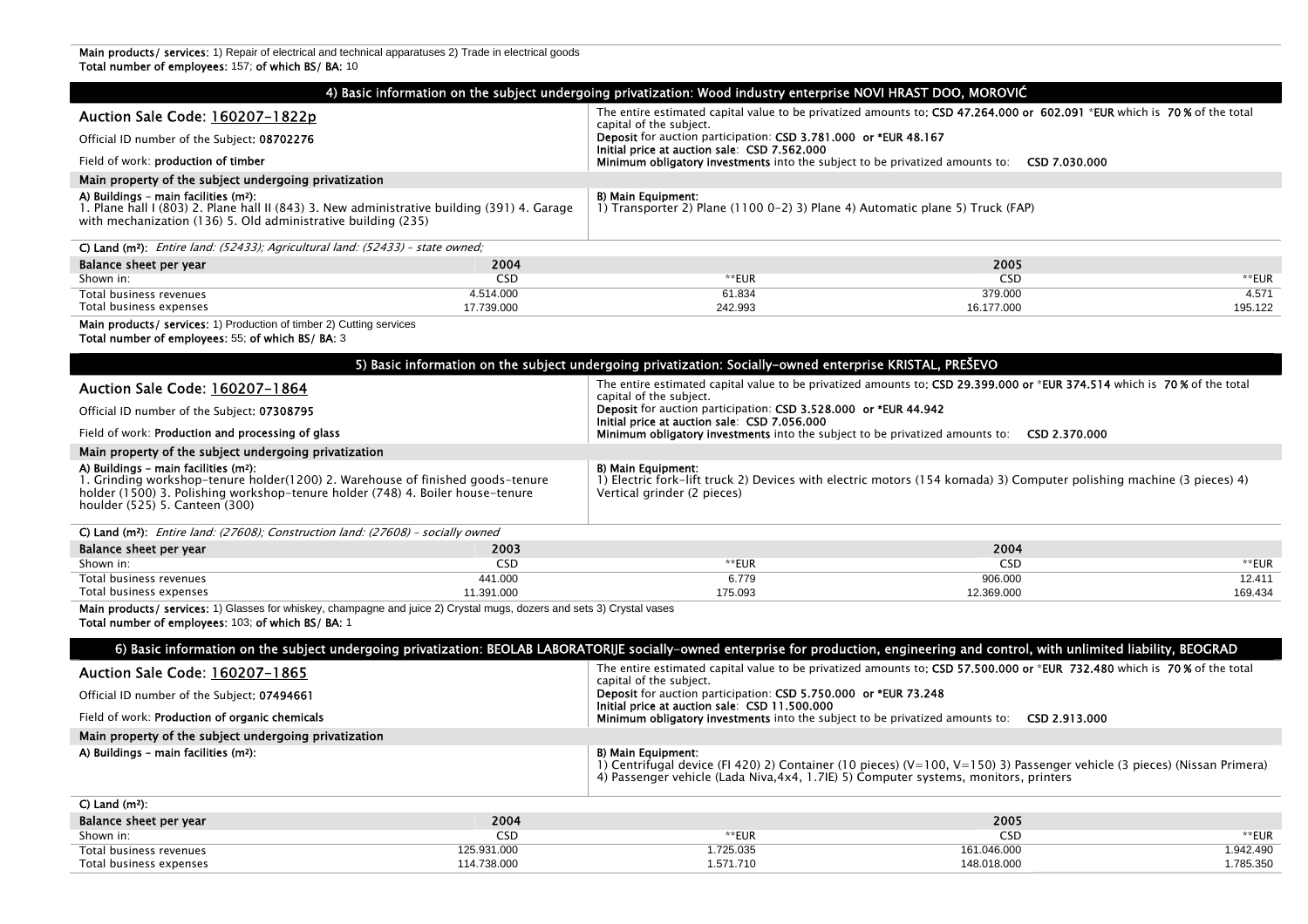|                                                                                                                                                                                                                                           |                          | 7) Basic information on the subject undergoing privatization: Socially-owned enterprise ŽITOMLIN with unlimited liability, JAGODINA                                       |                                                                                                                              |                      |
|-------------------------------------------------------------------------------------------------------------------------------------------------------------------------------------------------------------------------------------------|--------------------------|---------------------------------------------------------------------------------------------------------------------------------------------------------------------------|------------------------------------------------------------------------------------------------------------------------------|----------------------|
| Auction Sale Code: 160207-1866                                                                                                                                                                                                            |                          |                                                                                                                                                                           | The entire estimated capital value to be privatized amounts to: CSD 144.966.000 or *EUR 1.846.702 which is 70% of the total  |                      |
| Official ID number of the Subject: 07126034                                                                                                                                                                                               |                          | capital of the subject.<br>Deposit for auction participation: CSD 17.396.000 or *EUR 221.604                                                                              |                                                                                                                              |                      |
| Field of work: Production of mill products                                                                                                                                                                                                |                          | Initial price at auction sale: CSD 34.792.000<br><b>Minimum obligatory investments</b> into the subject to be privatized amounts to: <b>CSD 20.683.000</b>                |                                                                                                                              |                      |
| Main property of the subject undergoing privatization                                                                                                                                                                                     |                          |                                                                                                                                                                           |                                                                                                                              |                      |
| A) Buildings - main facilities (m <sup>2</sup> ):<br>1. Silos 1, 2, 3 and 4 - tenure holder (5638) 2. Mill - tenure holde3r (2657) 3. Building<br>of pasta production – tenure holder (2976) 4. Bakery in Jagodina – tenure holder (1312) |                          | <b>B) Main Equipment:</b>                                                                                                                                                 | 1) Tunnel furnace (2) 2) Trucks (6) (FAP) 3) Van (3) (VOLKSWAGEN) 4) Movable kiln (Minel 2,5 t) 5) Ventilator (2) (40 KW)    |                      |
| C) Land (m <sup>2</sup> ): Entire land: (25884); Construction land: (25884) ((23234) - state owned (user), (2650) - state owned (tenure holder))                                                                                          |                          |                                                                                                                                                                           |                                                                                                                              |                      |
| Balance sheet per year                                                                                                                                                                                                                    | 2004                     |                                                                                                                                                                           | 2005                                                                                                                         |                      |
| Shown in:                                                                                                                                                                                                                                 | <b>CSD</b>               | **EUR                                                                                                                                                                     | <b>CSD</b>                                                                                                                   | **EUR                |
| Total business revenues<br>Total business expenses                                                                                                                                                                                        | 43.427.000<br>86.246.000 | 594.874<br>1.181.420                                                                                                                                                      | 69.465.000<br>127.696.000                                                                                                    | 837.867<br>1.540.232 |
| Main products/ services: 1) Production of bread, pastry and pasta 2) Production of wheat and corn flour 3) Storage and corn handling 4) Production of fodder<br>Total number of employees: 120; of which BS/ BA: 6                        |                          |                                                                                                                                                                           |                                                                                                                              |                      |
|                                                                                                                                                                                                                                           |                          | 8) Basic information on the subject undergoing privatization: Public enterprise for newspaper publishing SLOBODNA REČ, VRANJE                                             |                                                                                                                              |                      |
| Auction Sale Code: 160207-1869                                                                                                                                                                                                            |                          | of the subject.                                                                                                                                                           | The entire estimated capital value to be privatized amounts to: CSD 821.000 or 10.454 *EUR which is 70% of the total capital |                      |
| Official ID number of the Subject: 07139012                                                                                                                                                                                               |                          | <b>Deposit</b> for auction participation: CSD 82.000 or *EUR 1.045<br>Initial price at auction sale: CSD 164.000                                                          |                                                                                                                              |                      |
| Field of work: Newspaper publishing                                                                                                                                                                                                       |                          | <b>Minimum obligatory investments</b> into the subject to be privatized amounts to: <b>CSD 170.000</b>                                                                    |                                                                                                                              |                      |
| Main property of the subject undergoing privatization                                                                                                                                                                                     |                          |                                                                                                                                                                           |                                                                                                                              |                      |
| A) Buildings - main facilities (m <sup>2</sup> ):                                                                                                                                                                                         |                          | B) Main Equipment:                                                                                                                                                        | 1) Computer (3) 2) Passenger vehicle (Zastava 101) 3) Switchboard 4) Fiscal cash register (Geneko) 5) Painting               |                      |
| $C)$ Land (m <sup>2</sup> ):                                                                                                                                                                                                              |                          |                                                                                                                                                                           |                                                                                                                              |                      |
| Balance sheet per year                                                                                                                                                                                                                    | 2004                     |                                                                                                                                                                           | 2005                                                                                                                         |                      |
| Shown in:                                                                                                                                                                                                                                 | <b>CSD</b>               | **EUR                                                                                                                                                                     | <b>CSD</b>                                                                                                                   | $*$ EUR              |
| Total business revenues<br>Total business expenses                                                                                                                                                                                        | 9.882.000<br>10.127.000  | 135.366<br>138.722                                                                                                                                                        | 12.591.000<br>11.746.000                                                                                                     | 151.869<br>141.677   |
| Main products/ services: 1) Newspapers<br>Total number of employees: 17; of which BS/ BA: 9                                                                                                                                               |                          |                                                                                                                                                                           |                                                                                                                              |                      |
|                                                                                                                                                                                                                                           |                          | 9) Basic information on the subject undergoing privatization: Socially-owned enterprise for setting of all kinds of electrical installations MONTER - ELEKTROMONTAŽA, NIŠ |                                                                                                                              |                      |
| Auction Sale Code: 160207-1870                                                                                                                                                                                                            |                          | capital of the subject.                                                                                                                                                   | The entire estimated capital value to be privatized amounts to: CSD 18.313.000 or *EUR 233.283 which is 70% of the total     |                      |
| Official ID number of the Subject: 07245670                                                                                                                                                                                               |                          | Deposit for auction participation: CSD 2.198.000 or *EUR 27.994                                                                                                           |                                                                                                                              |                      |
| Field of work: Setting of electrical installations and equipment                                                                                                                                                                          |                          | Initial price at auction sale: CSD 4.395.000<br><b>Minimum obligatory investments</b> into the subject to be privatized amounts to: <b>CSD 726.000</b>                    |                                                                                                                              |                      |
| Main property of the subject undergoing privatization                                                                                                                                                                                     |                          |                                                                                                                                                                           |                                                                                                                              |                      |
| A) Buildings - main facilities (m <sup>2</sup> ):<br>1. Workshop (administrative bulding), Šumadijska 4, Niš (170) 2. Workshop (labourer's-<br>warehouse premises), Šumadijska 4, Niš (332)                                               |                          | B) Main Equipment:<br>transporter                                                                                                                                         | 1) Drill (T-22) 2) Drill (HILTI TE-6) 3) Mechanical scissors (IM 2,5) 4) Passenger vehicle (JUGO FLORIDA) 5) Truck -         |                      |
| $C$ ) Land (m <sup>2</sup> ):<br>Balance sheet per year                                                                                                                                                                                   | 2004                     |                                                                                                                                                                           | 2005                                                                                                                         |                      |
|                                                                                                                                                                                                                                           |                          |                                                                                                                                                                           |                                                                                                                              |                      |

| Balance sheet per year  | 2004       |         | 2005       |                 |
|-------------------------|------------|---------|------------|-----------------|
| Shown in:               | <b>CSD</b> | **EUI   | - SL.<br>ິ | *EUR            |
| Total business revenues | J5.UUU     | 745.25  | 0.358.000  | 1000<br>245.552 |
| Total business expenses | 056.00     | 740.473 | 24.090.000 | 290.56          |